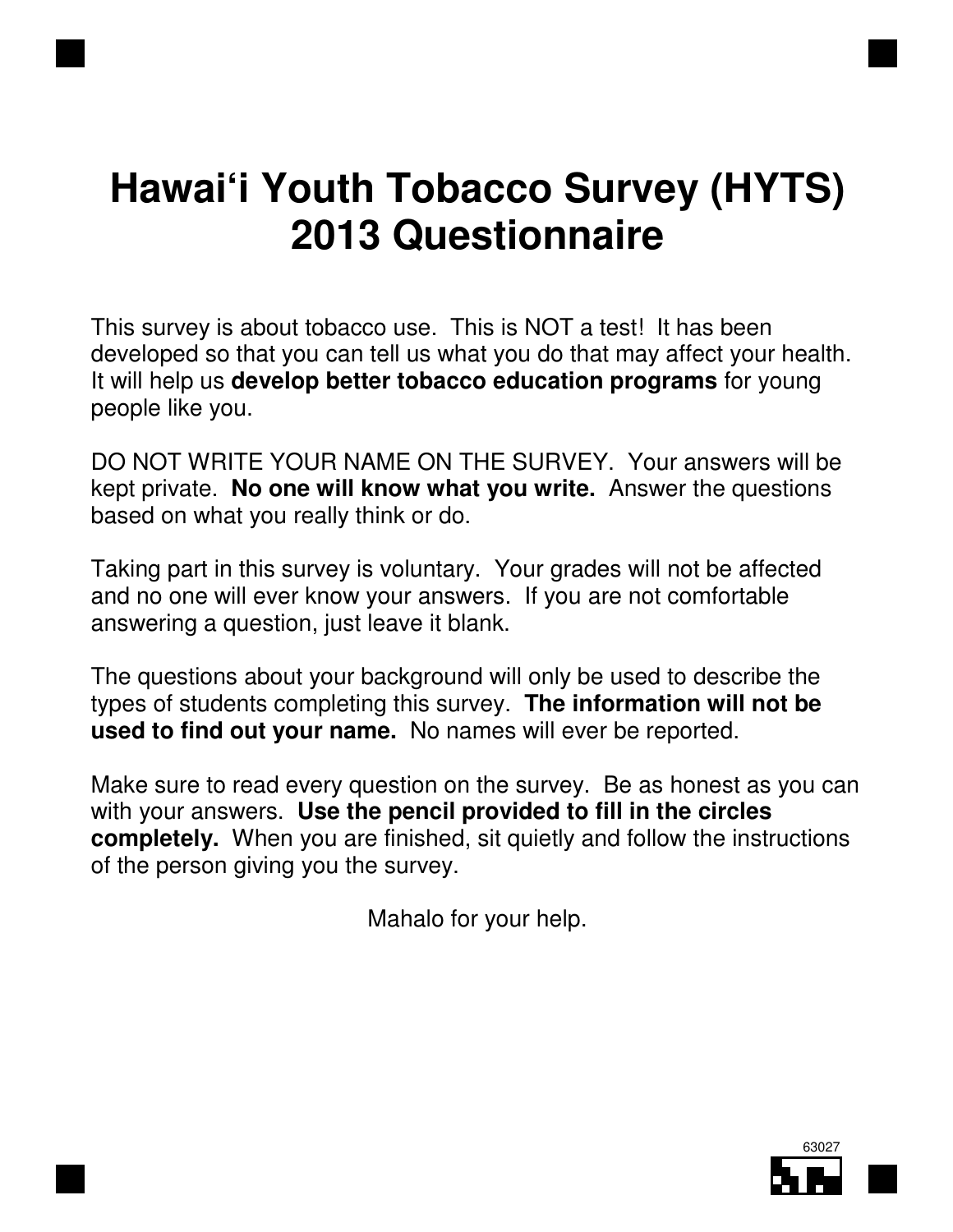**This page intentionally left blank.**

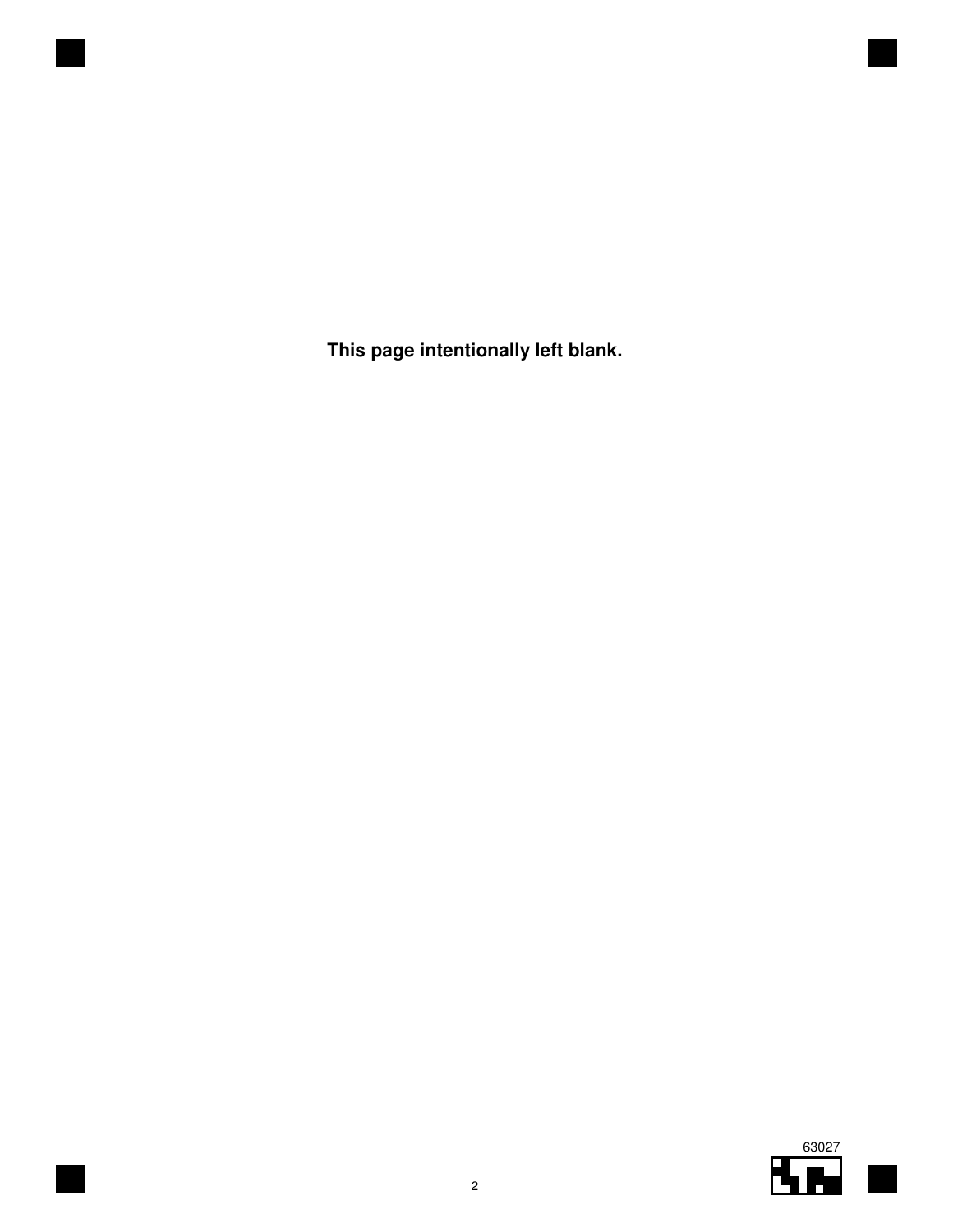#### **The first questions ask for some background information about you.**

- **1.** How old are you?
	- 9 years old or younger
	- 10 years old
	- 11 years old
	- 12 years old
	- 13 years old
	- 14 years old
	- 15 years old
	- 16 years old
	- 17 years old
	- 18 years old
	- 19 years old or older
- **2.** What is your sex?
	- O Female
	- O Male
- **3.** What grade are you in?
	- O 6th
	- O 7th
	- O 8th
	- O 9th
	- 10th
	- $O$  11th
	- 12th
	- Ungraded or other grade
- **4.** Are you Hispanic or Latino?
	- O No
	- Yes, I am Mexican, Mexican American, or Chicano
	- Yes, I am Puerto Rican
	- Yes, I am Cuban or Cuban American
	- Yes, I am some other Hispanic or Latino not listed here
- **5.** What race or races do you consider yourself to be?

#### **(You can CHOOSE ONE ANSWER or MORE THAN ONE ANSWER)**

- American Indian or Alaskan Native
- O Asian
- **O** Black or African American
- Native Hawaiian or Other Pacific Islander
- White

# **The next questions are specific to Hawai'i.**

- **6.** How do you describe yourself? **(You can CHOOSE ONE ANSWER or MORE THAN ONE ANSWER)** 
	- **O** Black or African American
	- Caucasian/White
	- O Chinese
	- Filipino
	- Hawaiian/Part Hawaiian
	- Hispanic or Latino
	- O Japanese
	- O Other Pacific Islander
	- O Some other group
- **7.** Which one of these groups **best** describes you? **(CHOOSE ONLY ONE ANSWER)** 
	- O Black or African American
	- Caucasian/White
	- O Chinese
	- Filipino
	- Hawaiian/Part Hawaiian
	- Hispanic or Latino
	- O Japanese
	- O Other Pacific Islander
	- O Some other group
	- I do not describe myself as **only one** group
- **8.** What language do you speak mainly at home?  **(CHOOSE ONLY ONE ANSWER)** 
	- O English
	- O Chinese (any dialect)
	- O Japanese
	- Hawaiian
	- O Ilocano or Tagalog
	- O Spanish
	- O Other
- **9.** Which answer **best** describes where you were born?
	- O I was born in Hawai'i
	- O I was born in the United States outside of Hawai'i
	- O I was born in another country
	- O I don't know

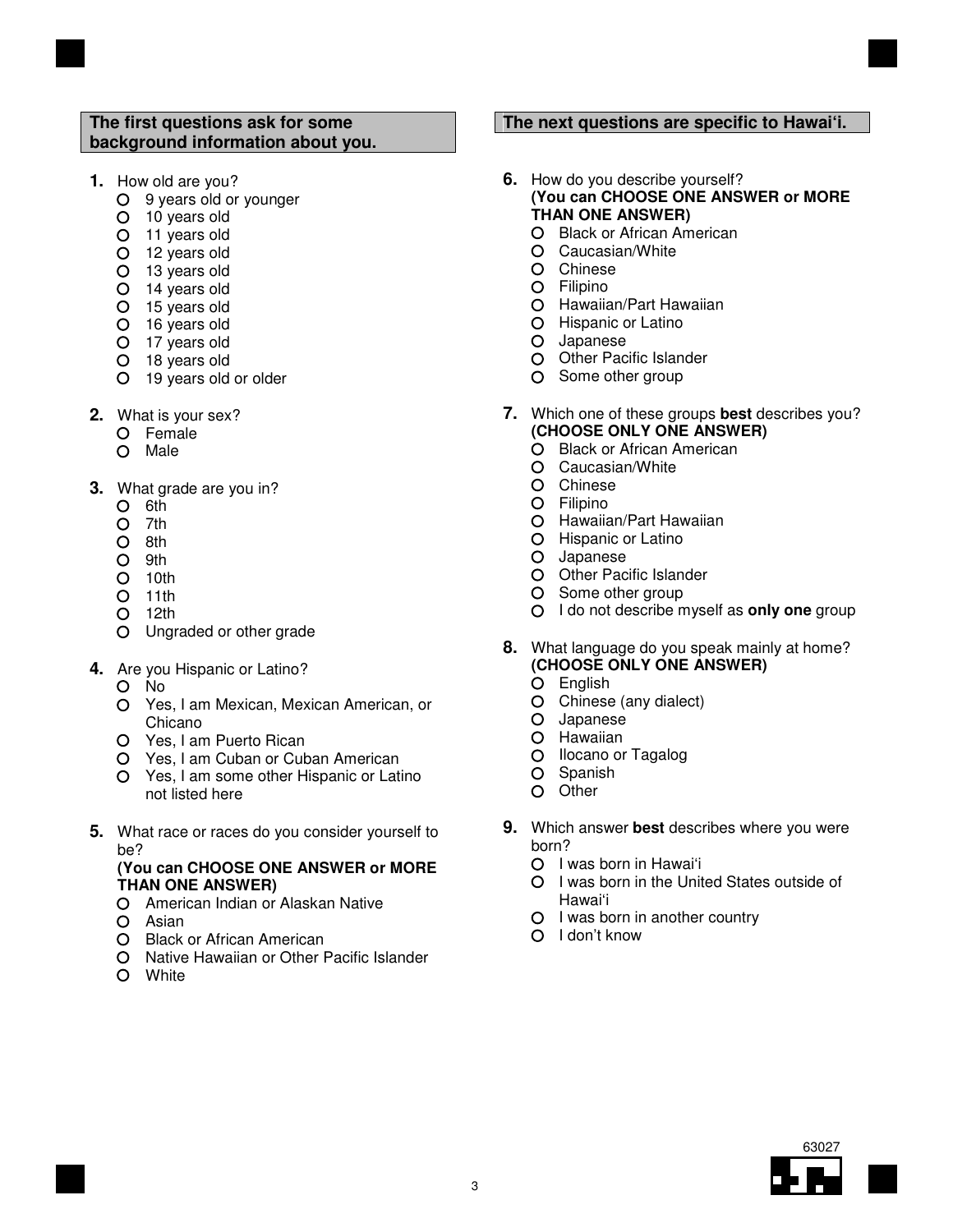- **10.** Which answer **best** describes where your mother was born?
	- My mother was born in Hawai'i
	- My mother was born in the United States outside of Hawai'i
	- My mother was born in another country
	- O I don't know
- **11.** Which answer **best** describes where your father was born?
	- My father was born in Hawai'i
	- My father was born in the United States outside of Hawai'i
	- My father was born in another country
	- O I don't know
- **12.** During the **last 30 days**, about how much money did you have **each week** to spend any way you want to?
	- O None
	- Less than \$1
	- \$1 to \$5
	- \$6 to \$10
	- \$11 to \$20
	- \$21 to \$50
	- More than \$50

#### **The next six sets of questions ask about your use of certain tobacco products.**

#### **Cigarettes**

- **13.** Have you **ever tried** cigarette smoking, even one or two puffs?
	- Yes
	- O No
- **14.** Do you think you will smoke a cigarette in the next year?
	- O Definitely yes
	- O Probably yes
	- O Probably not
	- O Definitely not
- **15.** Do you think that you will try a cigarette soon?
	- O I have already tried smoking cigarettes
	- Yes
	- O No
- **16.** If one of your best friends were to offer you a cigarette, would you smoke it?
	- O Definitely yes
	- O Probably yes
	- O Probably not
	- O Definitely not
- **17.** How old were you when you **first tried** cigarette smoking, even one or two puffs?
	- O I have never smoked cigarettes, not even one or two puffs
	- $\circ$ 8 years old or younger
	- $\circ$ 9 years old
	- $\circ$ 10 years old
	- $\circ$ 11 years old
	- $\circ$ 12 years old
	- $\circ$ 13 years old  $\circ$
	- 14 years old  $\circ$ 15 years old
	- $\circ$ 16 years old
	- $\circ$ 17 years old
	- $\circ$ 18 years old
	- $\overline{O}$ 19 years old or older
- **18.** About how many cigarettes have you smoked in your **entire life**?
	- O I have never smoked cigarettes, not even one or two puffs
	- 1 or more puffs but never a whole cigarette
	- 1 cigarette
	- 2 to 5 cigarettes
	- O 6 to 15 cigarettes (about  $\frac{1}{2}$  a pack total)
	- 16 to 25 cigarettes (about 1 pack total)
	- $\circ$ 26 to 99 cigarettes (more than 1 pack but less than 5 packs)
	- 100 or more cigarettes (5 or more packs)
- **19.** During the **past 30 days**, on how many days did you smoke cigarettes?
	- 0 days
	- O 1 or 2 days
	- 3 to 5 days
	- O 6 to 9 days
	- 10 to 19 days
	- $\circ$ 20 to 29 days
	- All 30 days
- **20.** During the past 30 days, **on the days you smoked**, how many cigarettes did you smoke per day?
	- O I did not smoke cigarettes during the past 30 days
	- Less than 1 cigarette per day  $\circ$
	- O 1 cigarette per day
	- $\circ$ 2 to 5 cigarettes per day
	- $\circ$ 6 to 10 cigarettes per day
	- $\circ$ 11 to 20 cigarettes per day
	- More than 20 cigarettes per day  $\circ$

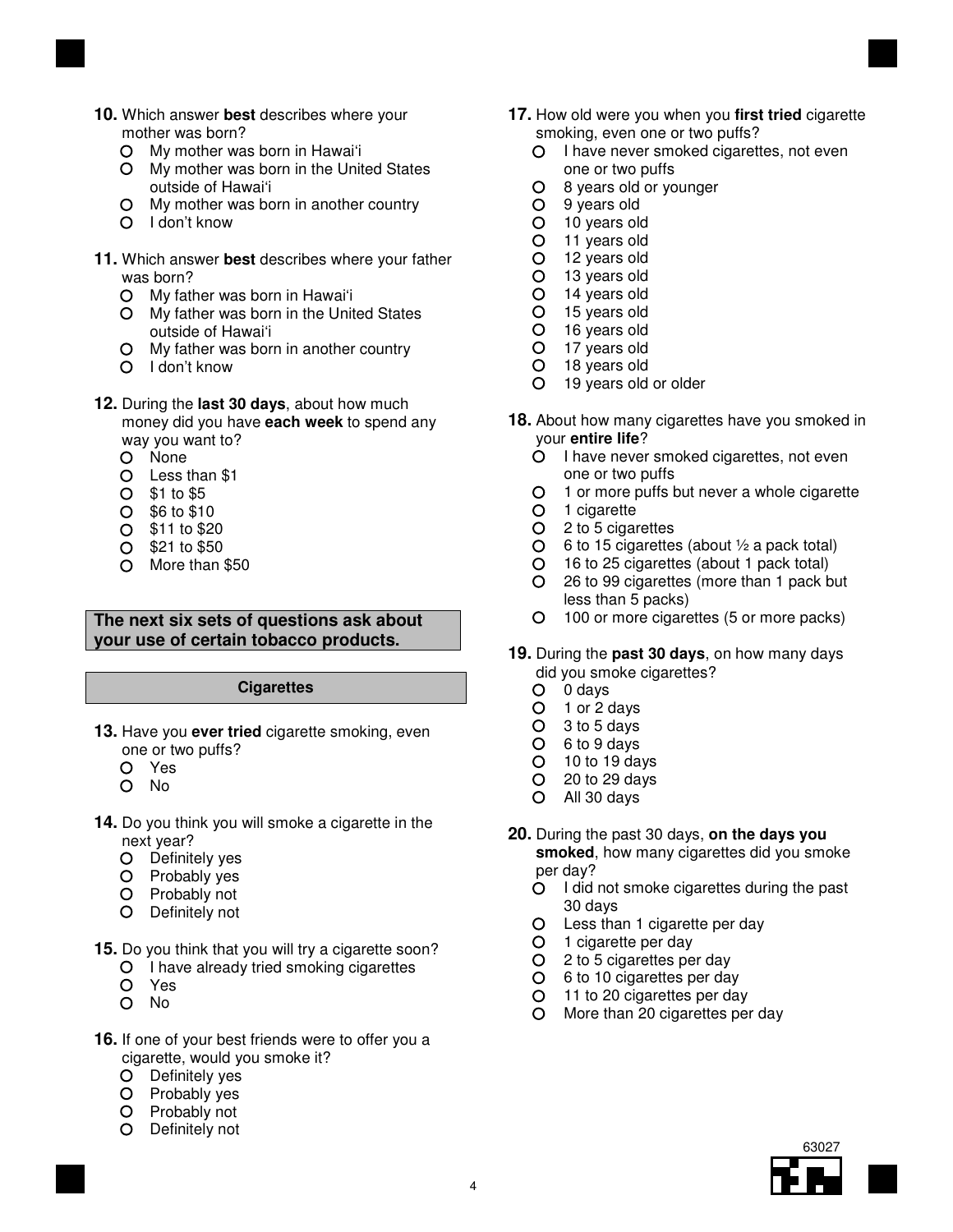**21.** When was the last time you smoked a cigarette, even one or two puffs?

# **(PLEASE CHOOSE THE FIRST ANSWER THAT FITS)**

- O I have never smoked cigarettes, not even one or two puffs
- Earlier today
- O Not today but sometime during the past 7 days
- O Not during the past 7 days but sometime during the past 30 days
- O Not during the past 30 days but sometime during the past 6 months
- O Not during the past 6 months but sometime during the past year
- 1 to 4 years ago
- 5 or more years ago
- **22.** During the **past 30 days**, what brand of cigarettes did you usually smoke?  **(CHOOSE ONLY ONE ANSWER)** 
	- O I did not smoke cigarettes during the past 30 days
	- O I did not smoke a usual brand
	- American Spirit
	- O Camel
	- GPC, Basic, or Doral
	- O Kool
	- Lucky Strike
	- Marlboro
	- O Newport
	- O Parliament
	- Virginia Slims
	- O Some other brand not listed here
- **23.** Menthol cigarettes are cigarettes that taste like mint. During the **past 30 days**, were the cigarettes that you usually smoked menthol?
	- O I did not smoke cigarettes during the past 30 days
	- Yes
	- O No
	- O Not sure
- **24.** During the **past 30 days**, how did you get your own cigarettes?

#### **(You can CHOOSE ONE ANSWER or MORE THAN ONE ANSWER)**

- O I did not smoke cigarettes during the past 30 days
- O I bought them myself
- O I had someone else buy them for me
- O I borrowed or bummed them
- O Someone gave them to me without my asking
- O I took them from a store or another person
- O I got them some other way
- **25.** During the **past 30 days**, where did you **buy**  your own cigarettes?  **(You can CHOOSE ONE ANSWER or MORE THAN ONE ANSWER)** 
	- O I did not buy cigarettes during the past 30 days
	- A gas station
	- A convenience store
	- A grocery store
	- A drugstore
	- A vending machine
	- Over the Internet
	- Through the mail
	- O Some other place not listed here
- **26.** During the **past 30 days**, did anyone **refuse** to sell you cigarettes because of your age?
	- I did not try to buy cigarettes during the past 30 days
	- $\circ$ Yes
	- O No

#### **Cigars**

- **27.** Have you **ever tried** smoking cigars, cigarillos, or little cigars, even one or two puffs?
	- Yes
	- O No
- **28.** How old were you when you **first tried** smoking a cigar, cigarillo, or little cigar, even one or two puffs?
	- O I have never smoked cigars, cigarillo, or little cigar, not even one or two puffs
	- $\circ$ 8 years old or younger
	- 9 years old
	- 10 years old
	- 11 years old
	- 12 years old
	- 13 years old
	- 14 years old
	- 15 years old
	- $\circ$ 16 years old
	- 17 years old
	- 18 years old
	- 19 years old or older

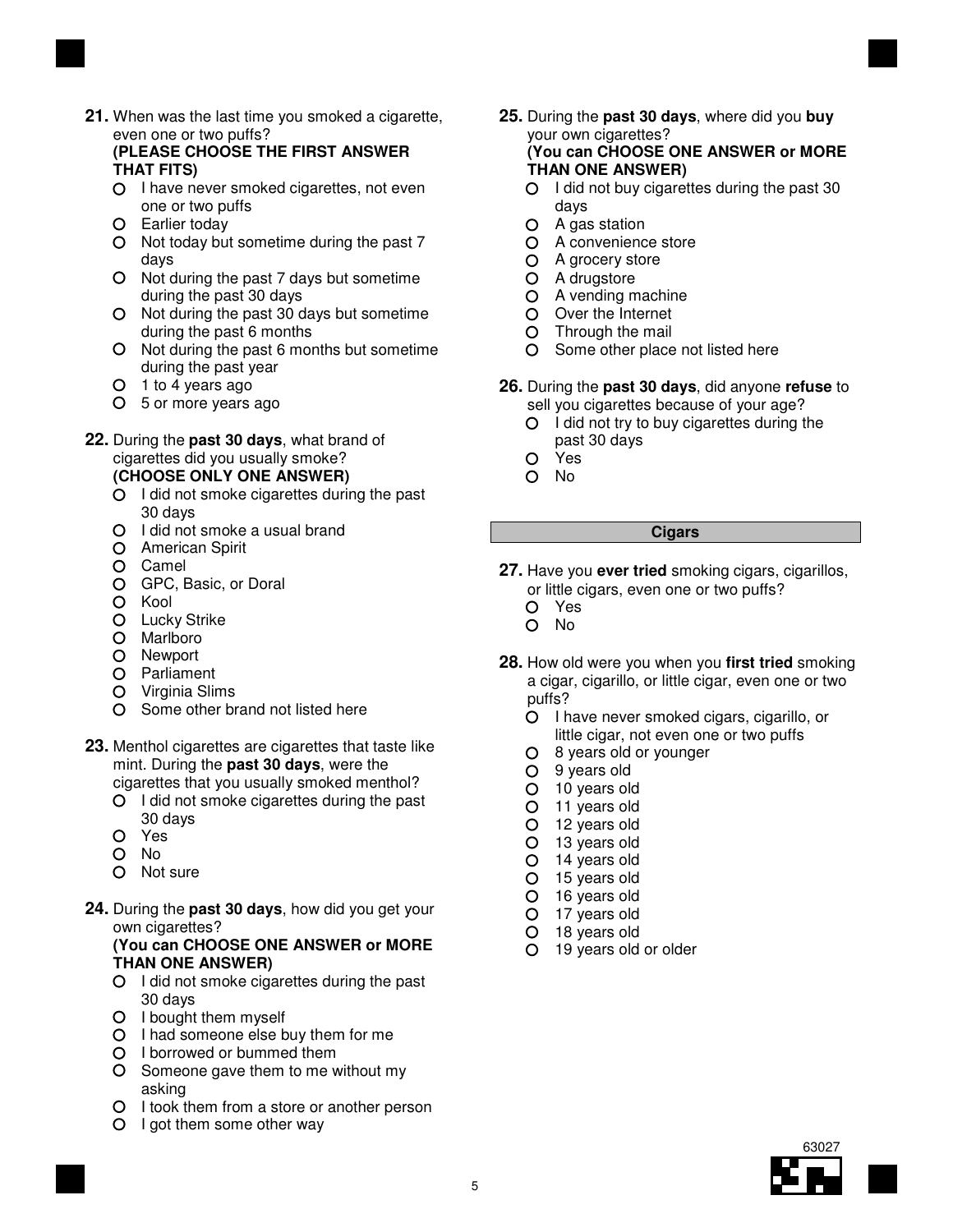- **29.** During the **past 30 days**, on how many days did you smoke cigars, cigarillos, or little cigars?
	- 0 days
	- O 1 or 2 days
	- 3 to 5 days
	- 6 to 9 days
	- 10 to 19 days
	- $Q$  20 to 29 days
	- All 30 days
- **30.** During the **past 30 days**, how did you get your own cigars, cigarillos, or little cigars? **(You can CHOOSE ONE ANSWER or MORE** 
	- **THAN ONE ANSWER)**  O I did not smoke cigars, cigarillos, or little
	- cigars during the past 30 days
	- O I bought them myself
	- O I had someone else buy them for me
	- O I borrowed or bummed them
	- O Someone gave them to me without my asking
	- O I took them from a store or another person
	- O I got them some other way
- **31.** During the **past 30 days**, where did you **buy**  your own cigars, cigarillos, or little cigars?  **(You can CHOOSE ONE ANSWER or MORE THAN ONE ANSWER)** 
	- O I did not buy cigars, cigarillos, or little cigars during the past 30 days
	- A gas station
	- A convenience store
	- A grocery store
	- A drugstore
	- A vending machine
	- Over the Internet
	- Through the mail
	- O Some other place not listed here

# **Smokeless Tobacco**

- **32.** Have you **ever used** chewing tobacco, snuff, or dip, **such as** Redman, Levi Garrett, Beechnut, Skoal, Skoal Bandits, or Copenhagen, even just a small amount?
	- Yes
	- O No
- **33.** How old were you when you **used** chewing tobacco, snuff, or dip for the first time?
	- O I have never used chewing tobacco, snuff, or dip
	- 8 years old or younger ∩
	- 9 years old
	- 10 years old
	- 11 years old
	- 12 years old
	- 13 years old
	- 14 years old
	- 15 years old
	- $\circ$ 16 years old
	- 17 years old  $\circ$
	- $\circ$ 18 years old
	- 19 years old or older
- **34.** During the **past 30 days**, on how many days did you use chewing tobacco, snuff, or dip?
	- 0 days
	- O 1 or 2 days
	- 3 to 5 days
	- 6 to 9 days
	- 10 to 19 days
	- $\circ$ 20 to 29 days
	- All 30 days
- **35.** During the **past 30 days**, how did you get your own chewing tobacco, snuff, or dip? **(You can CHOOSE ONE ANSWER or MORE THAN ONE ANSWER)** 
	- O I did not use chewing tobacco, snuff, or dip during the past 30 days
	- I bought it myself
	- O I had someone else buy it for me
	- O I borrowed or bummed it
	- O Someone gave it to me without my asking
	- O I took it from a store or another person
	- O I got it some other way
- **36.** During the **past 30 days**, where did you **buy** your own chewing tobacco, snuff, or dip? **(You can CHOOSE ONE ANSWER or MORE THAN ONE ANSWER)**
	- O I did not buy chewing tobacco, snuff, or dip during the past 30 days
	- A gas station
	- A convenience store
	- A grocery store
	- A drugstore
	- A vending machine
	- Over the Internet
	- Through the mail
	- O Some other place not listed here

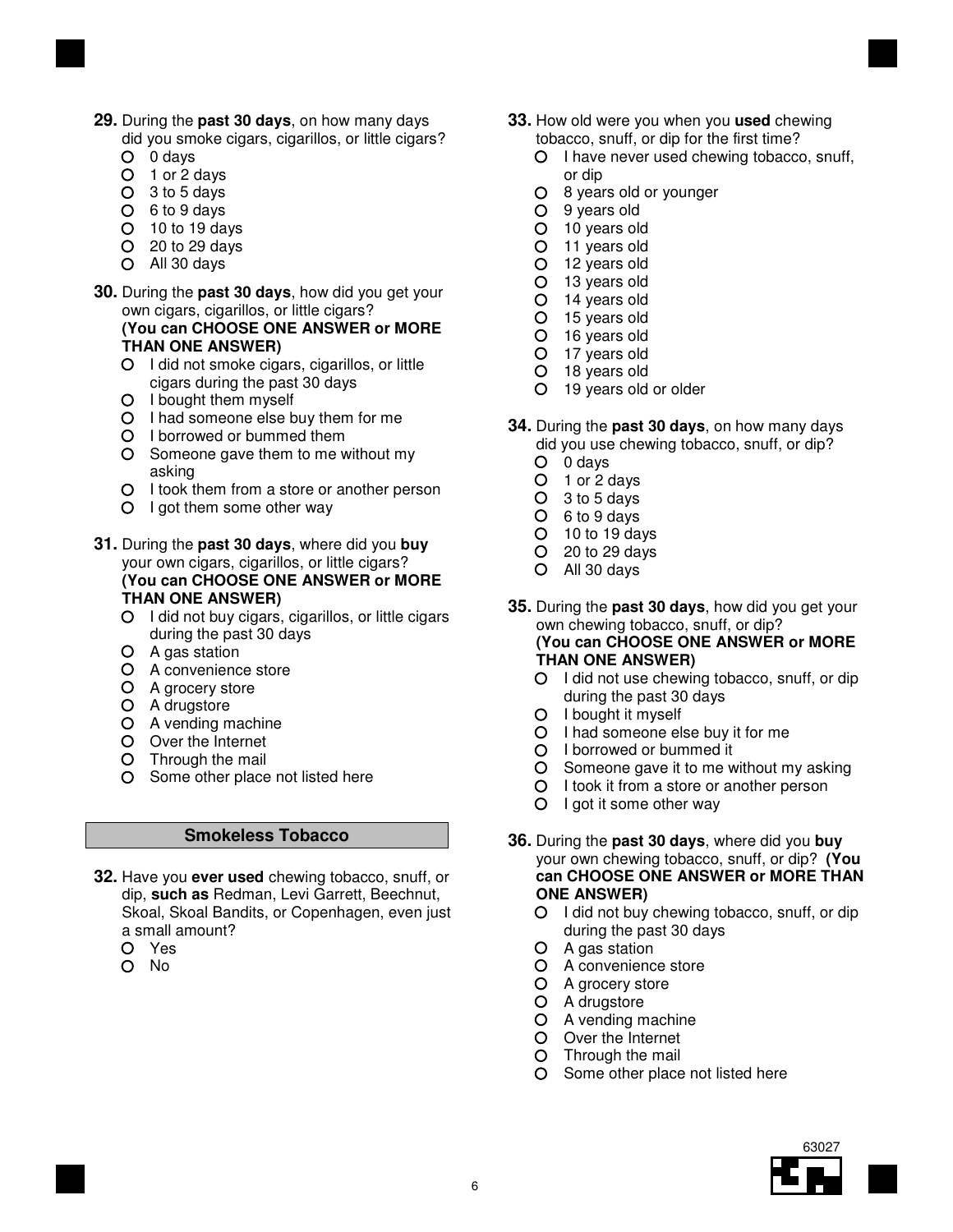# **Tobacco in a pipe other than a waterpipe or hookah**

- **37.** Have you **ever tried** smoking tobacco in a pipe, even one or two puffs?
	- O Yes
	- $O$  No.
- **38.** During the **past 30 days**, on how many days did you smoke tobacco in a pipe?
	- 0 days
	- O 1 or 2 days
	- $O$  3 to 5 days
	- 6 to 9 days
	- 10 to 19 days
	- 20 to 29 days
	- All 30 days

### **Bidis (small brown cigarettes wrapped in a leaf) and Kreteks (clove cigarettes)**

- **39.** Have you **ever tried** smoking any of the following, even one or two puffs?
	- O I have never smoked bidis (small brown cigarettes wrapped in a leaf) or kreteks (clove cigarettes)
	- O Bidis
	- O Kreteks
	- O I have tried both bidis and kreteks
- **40.** During the **past 30 days**, on how many days did you smoke bidis?
	- 0 days
	- O 1 or 2 days
	- 3 to 9 days
	- 10 to 19 days
	- 20 to 29 days
	- All 30 days
- **41.** During the **past 30 days**, on how many days did you smoke clove cigarettes?
	- 0 days
	- O 1 or 2 days
	- 3 to 9 days
	- 10 to 19 days
	- 20 to 29 days
	- All 30 days

# **Other tobacco products**

- **42.** Which of the following tobacco products have you ever tried, even just one time? **(You can CHOOSE ONE ANSWER or MORE THAN ONE ANSWER)** 
	- O Roll-your-own cigarettes
	- Flavored cigarettes, such as Camel Crush
	- $\circ$ Clove cigars
	- Flavored little cigars  $\circ$
	- Smoking tobacco from a hookah or a  $\circ$ waterpipe
	- $\Omega$ Snus, such as Camel or Marlboro Snus
	- Dissolvable tobacco products, such as Ariva, Stonewall, Camel orbs, Camel sticks, or Camel strips
	- Electronic cigarettes or E-cigarettes, such as Ruyan or NJOY
	- O Some other new tobacco products not listed here
	- O I have not tried any of the products listed above or any new tobacco product
- **43.** In the **past 30 days**, which of the following products have you used on **at least one day**? **(You can CHOOSE ONE ANSWER or MORE THAN ONE ANSWER)**
	- O Roll-your-own cigarettes
	- $\circ$ Flavored cigarettes, such as Camel Crush
	- $\circ$ Clove cigars
	- $\circ$ Flavored little cigars
	- O Smoking tobacco from a hookah or a waterpipe
	- $\circ$ Snus, such as Camel or Marlboro Snus
	- Dissolvable tobacco products, such as Ariva, Stonewall, Camel orbs, Camel sticks, or Camel strips
	- Electronic cigarettes or E-cigarettes, such as Ruyan or NJOY
	- O Some other new tobacco products not listed here
	- O I have not used any of the products listed above or any new tobacco product

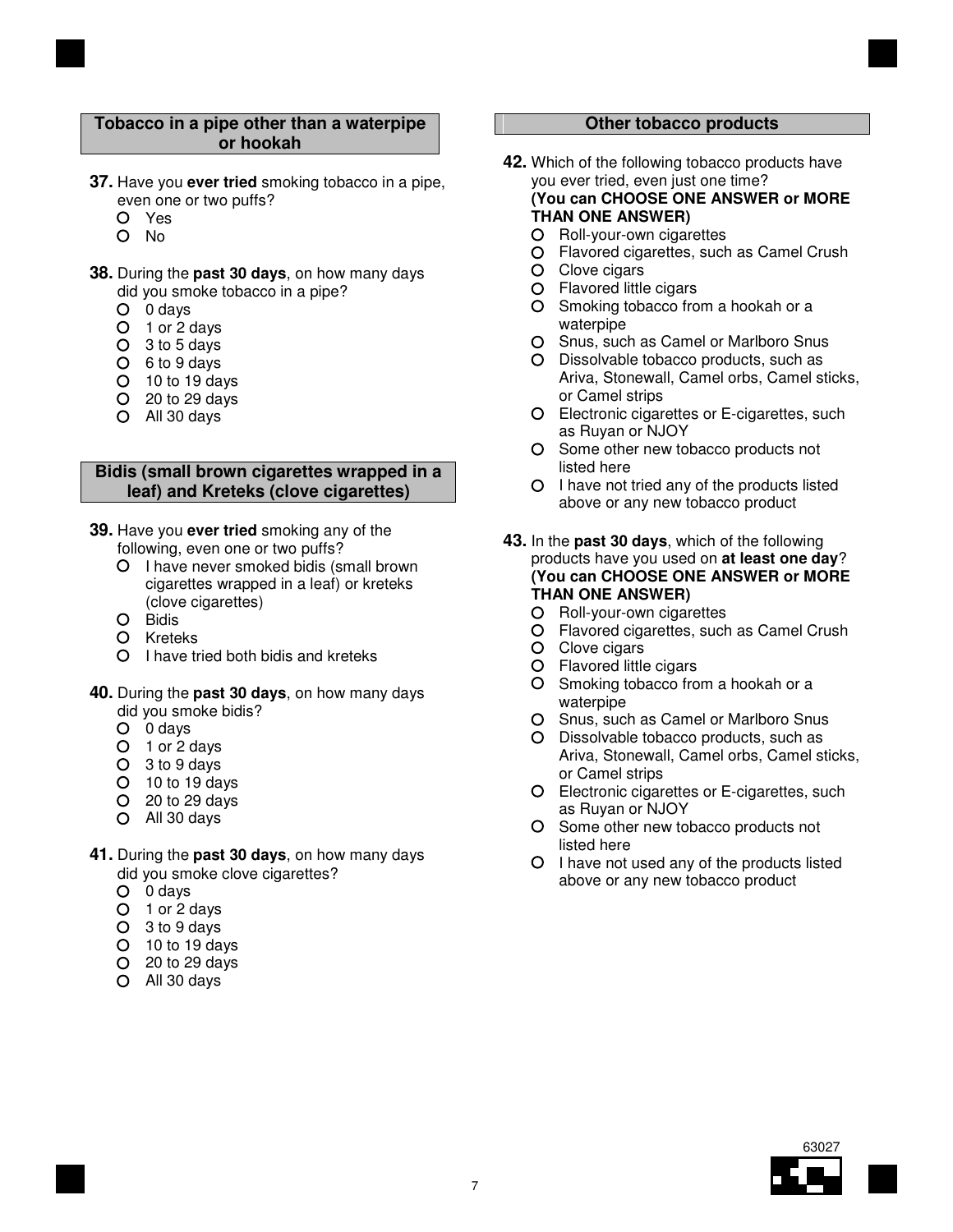- **44.** How easy would it be for you to get tobacco products if you wanted some?
	- O Very easy
	- O Somewhat easy
	- Not easy at all
- **45.** Do you believe that tobacco companies try to get young people under 18 to use tobacco products?
	- Yes
	- O No

## **The next questions ask about advertisements you have seen or heard on the Internet, or in newspapers, magazines, television, movies, or stores.**

- **46.** When you are using the Internet, how often do you see ads for tobacco products?
	- O I do not use the Internet
	- O Never
	- O Rarely
	- O Sometimes
	- Most of the time
	- Always
- **47.** When you read newspapers or magazines, how often do you see ads or promotions for cigarettes and other tobacco products?
	- O I do not read newspapers or magazines
	- O Never
	- O Rarely
	- Sometimes
	- Most of the time
	- Always
- **48.** During the **past 30 days**, did you receive coupons from a tobacco company through… **(You can CHOOSE ONE ANSWER or MORE THAN ONE ANSWER)** 
	- O I did not receive coupons from a tobacco company
	- O The mail
	- E-mail
	- O The Internet
	- Facebook
	- O Myspace
	- A text message
- **49.** During the **past 30 days**, did you receive ads from a tobacco company through… **(You can CHOOSE ONE ANSWER or MORE THAN ONE ANSWER)** 
	- O I did not receive ads from a tobacco company
	- O The mail
	- E-mail
	- The Internet
	- Facebook
	- O Myspace
	- A text message
- **50.** When you go to a convenience store, supermarket, or gas station, how often do you see ads or promotions for cigarettes and other tobacco products?
	- O I never go to a convenience store, supermarket, or gas station
	- O Never
	- O Rarely
	- Sometimes
	- Most of the time
	- Always
- **51.** During the **past 30 days**, how often did you see an ad for cigarettes or smokeless tobacco that was outdoors or could be seen from outside a store?
	- O I did not see an ad for cigarettes or smokeless tobacco during the past 30 days
	- $\circ$ Never
	- O Rarely
	- O Sometimes
	- Most of the time
	- Always
- **52.** When you watch TV or go to the movies, how often do you see actors and actresses using cigarettes or other tobacco products?
	- O I do not watch TV or go to the movies
	- O Never
	- O Rarely
	- O Sometimes
	- Most of the time
	- Always
- **53.** During the **past 30 days**, have you seen or heard commercials on TV, the Internet, or on the radio about the dangers of cigarette smoking?
	- O Not in the past 30 days
	- 1-3 times in the past 30 days
	- 1-3 times per week
	- Daily or almost daily
	- More than once a day

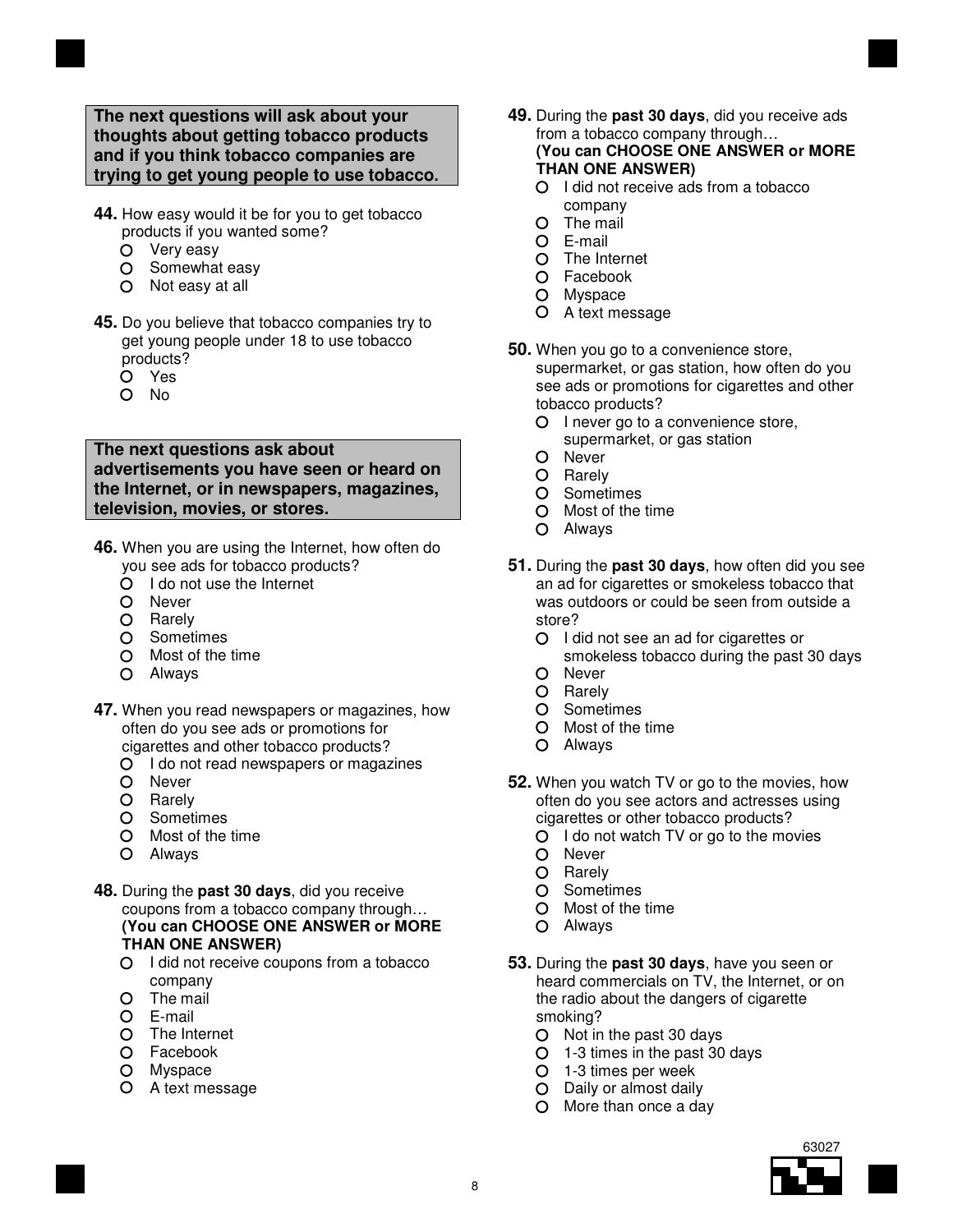**54.** During the **past 30 days**, did you see or hear any anti-tobacco advertising on any of the following?

#### **(You can CHOOSE ONE ANSWER or MORE THAN ONE ANSWER)**

- O I did not see or hear any anti-tobacco advertising in the past 30 days
- Advertising on walls or on kiosks in shopping centers or malls
- TV ads
- O Radio ads
- Aloha Stadium
- O A bus
- O Parking lots
- On-screen ads in movie theaters
- O Print ads (e.g., Honolulu Weekly)

**Some cigarette or other tobacco companies make items like sports gear, T-shirts, lighters, hats, jackets, sunglasses, or other items that people can buy or receive for free. The next questions are about your experiences and opinions about these types of items.**

- **55.** During the **past 12 months**, did you buy or receive anything that has a tobacco company name or picture on it?
	- Yes
	- O No
- **56.** How likely is it that you would ever use or wear something – such as a lighter, T-shirt, hat, or sunglasses – that has a tobacco company name or picture on it?
	- Very likely
	- O Somewhat likely
	- O Somewhat unlikely
	- Very unlikely

### **The next questions are about questions asked and advice given by any doctor, dentist, nurse, or other health professional.**

- **57.** During the **past 12 months**, did any doctor, dentist, or nurse ask you if you use tobacco of any kind?
	- O I did not see a doctor, dentist, or nurse during the past 12 months
	- Yes
	- O No
- **58.** During the **past 12 months**, did any doctor, dentist, or nurse advise you not to use tobacco of any kind?
	- O I did not see a doctor, dentist, or nurse during the past 12 months
	- Yes  $\circ$
	- O No

## **The next questions are about quitting tobacco products.**

- **59.** Do you want to stop smoking cigarettes **for good**?
	- O I do not smoke now
	- O Yes
	- O No
- **60.** I plan to stop smoking cigarettes **for good** within the next… **(PLEASE CHOOSE THE FIRST ANSWER** 
	- **THAT FITS)**
	- O I do not smoke now
	- O 7 days
	- 30 days
	- 6 months
	- O 1 year
	- I do not plan to stop smoking cigarettes within the next year
- **61.** During the **past 12 months**, how many times have you stopped smoking for **one day or longer** because you were trying to quit smoking cigarettes for good?
	- O I did not smoke during the past 12 months
	- O I did not try to quit during the past 12 months
	- O 1 time
	- 2 times
	- 3-5 times
	- 6-9 times
	- 10 or more times
- **62.** When you **last tried to quit** for good, how long did you stay off cigarettes? **(PLEASE CHOOSE THE FIRST ANSWER THAT FITS)** 
	- O I have never smoked cigarettes
	- O I have never tried to quit
	- Less than a day
	- 1 to 7 days
	- More than 7 days but less than 30 days
	- More than 30 days but less than 6 months
	- More than 6 months but less than 1 year
	- O 1 year or more

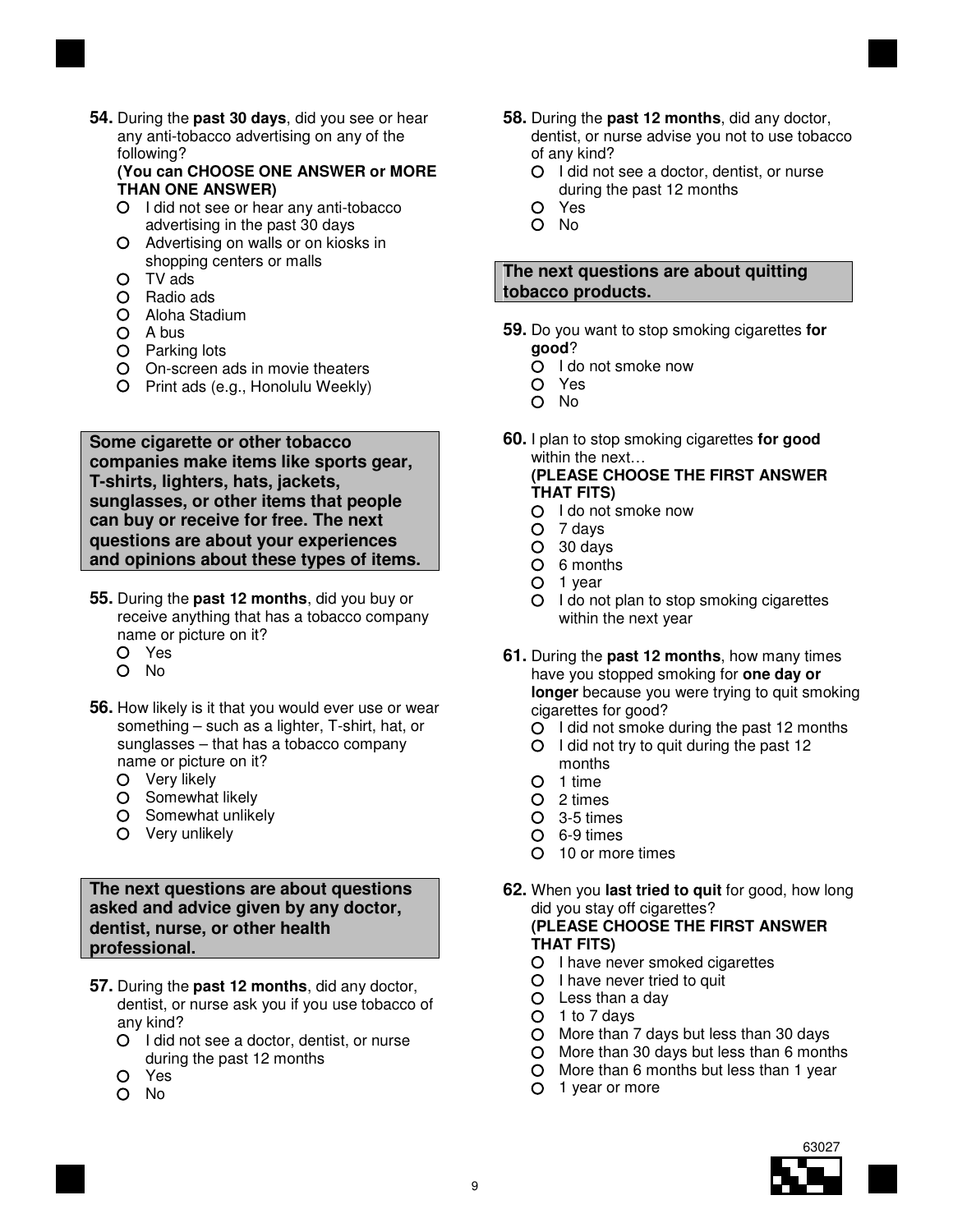- **63.** Are you seriously thinking about quitting the use of all tobacco?
	- O I have never used tobacco
	- Yes, within the next 30 days
	- Yes, within the next 6 months
	- Yes, after 6 months
	- O I am not thinking about quitting the use of all tobacco
- **64.** In the **past 12 months**, did you do any of the following to help you quit using tobacco of any kind for good?

#### **(You can CHOOSE ONE ANSWER or MORE THAN ONE ANSWER)**

- O I did not use tobacco of any kind during the past 12 months
- $O$  I did not try to quit during the past 12 months
- Attended a program at my school
- Attended a program in the community
- Called a telephone help line or telephone quit line
- O Used nicotine gum
- Used nicotine patch
- Used any medicine to help quit
- Visited an Internet quit site
- Got help from family or friends
- Used another method such as hypnosis or acupuncture
- Tried to quit on my own or quit "cold turkey"

#### **The next questions ask about your exposure to other people's tobacco smoke.**

- **65.** During the **past 7 days**, on how many days did someone smoke tobacco products in your home while you were there?
	- 0 days
	- $O$  1 day
	- 2 days
	- 3 days
	- 4 days
	- 5 days
	- O 6 days
	- O 7 days
- **66.** During the **past 7 days**, on how many days did you ride in a vehicle where someone was smoking a tobacco product?
	- 0 days
	- $O$  1 day
	- O 2 days
	- 3 days
	- O 4 days
	- O 5 days
	- O 6 days
	- O 7 days
- **67.** During the **past 7 days**, on how many days did you breathe the smoke from someone who was smoking a tobacco product at your school, including school buildings, school grounds, and school parking lots?
	- 0 days
	- $O$  1 day
	- 2 days
	- 3 days
	- 4 days
	- 5 days
	- O 6 days
	- O 7 days
- **68.** During the **past 7 days**, on how many days did you breathe the smoke from someone who was smoking tobacco products in the place where you work?
	- O I do not have a job
	- $O$  I have a job but did not work in the past 7 days
	- 0 days
	- O 1 day
	- 2 days
	- 3 days
	- 4 days
	- 5 days
	- O 6 days
	- O 7 days
- **69.** During the **past 7 days**, on how many days did you breathe the smoke from someone who was smoking tobacco products in an indoor or outdoor public place? Examples of indoor public places are school, buildings, stores, restaurants, and sports arenas. Examples of outdoor public places are school grounds, parking lots, stadiums and parks.
	- 0 days
	- $O$  1 day
	- 2 days
	- 3 days
	- 4 days
	- 5 days
	- O 6 days
	- O 7 days

# **The next questions ask about smoking rules in your home and vehicle.**

- **70.** Inside your home (not counting decks, garages, or porches) is smoking…
	- Always allowed
	- Allowed only at some times or in some places
	- O Never allowed

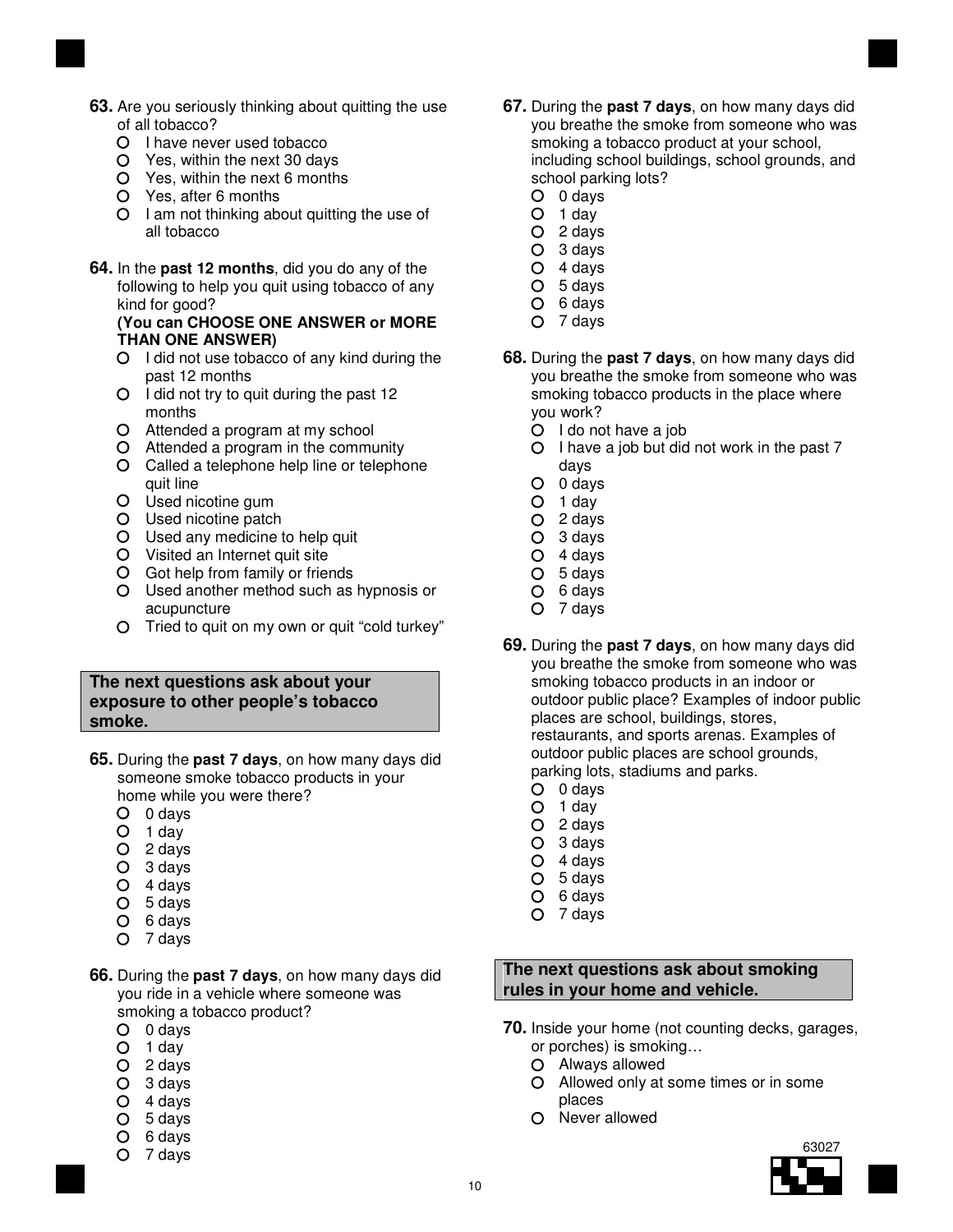- **71.** In the vehicles that you and family members who live with you own or lease, is smoking…
	- Always allowed
	- O Sometimes allowed
	- O Never allowed

### **The next section asks about the use of tobacco products for people who live with or are close to you.**

- **72.** Does anyone who lives with you now…? **(CHOOSE ALL THAT APPLY)** 
	- O Smoke cigarettes
	- Use chewing tobacco, snuff, or dip
	- O Use snus
	- O Smoke cigars, cigarillos, or little cigars
	- O Smoke tobacco using a hookah or waterpipe
	- O Smoke tobacco out of a pipe other than a hookah or waterpipe
	- Smoke bidis (small brown cigarettes wrapped in a leaf)
	- O Smoke kreteks (clove cigarettes)
	- Use any other form of tobacco
	- No one who lives with me now uses any form of tobacco
- **73.** How many of your **four** closest friends smoke cigarettes?
	- O None
	- O One
	- O Two
	- O Three
	- O Four
	- O Not sure
- **74.** How many of your **four** closest friends use chewing tobacco, snuff, or dip?
	- O None
	- O One
	- O Two
	- O Three
	- Four
	- Not sure
- **The next questions ask about your thoughts about tobacco.**
- **75.** In your opinion, inside your home, smoking tobacco products should…
	- Always be allowed
	- Be allowed only at some times or in some places
	- O Never be allowed
- **76.** In your opinion, in their vehicles, people should…
	- Always allow smoking
	- O Sometimes allow smoking
	- O Never allow smoking
- **77.** Do you think that breathing smoke from other people's cigarettes or other tobacco products is…?
	- Very harmful to one's health
	- O Somewhat harmful to one's health
	- O Not very harmful to one's health
	- O Not harmful at all to one's health
- **78.** Do you think smoking cigarettes makes young people look cool or fit in?
	- O Definitely yes
	- $\circ$ Probably yes
	- $\Omega$ Probably not
	- O Definitely not
- **79.** Do you think young people who smoke cigarettes have more friends?
	- O Definitely yes
	- O Probably yes
	- $\circ$ Probably not
	- O Definitely not
- **80.** How strongly do you agree with the statement 'All tobacco products are dangerous'?
	- Strongly agree  $\circ$
	- O Agree
	- $\circ$ Disagree
	- O Strongly disagree

#### **The next questions are about your experiences at home and in your community.**

- **81.** During the **past 12 months**, have your parents or guardians talked with you, even once, about not using any type of tobacco product? O Yes
	- O No
- **82.** During the **past 12 months**, have you participated in any community activities to discourage people your age from using cigarettes, chewing tobacco, snuff, dip, or cigars? Yes
	- O No
	- O I did not know about any activities

# **The last question asks about your experience at school.**

- **83.** During **this school year**, were you taught in any of your classes about why you should not use tobacco products?
	- O Yes
	- O No